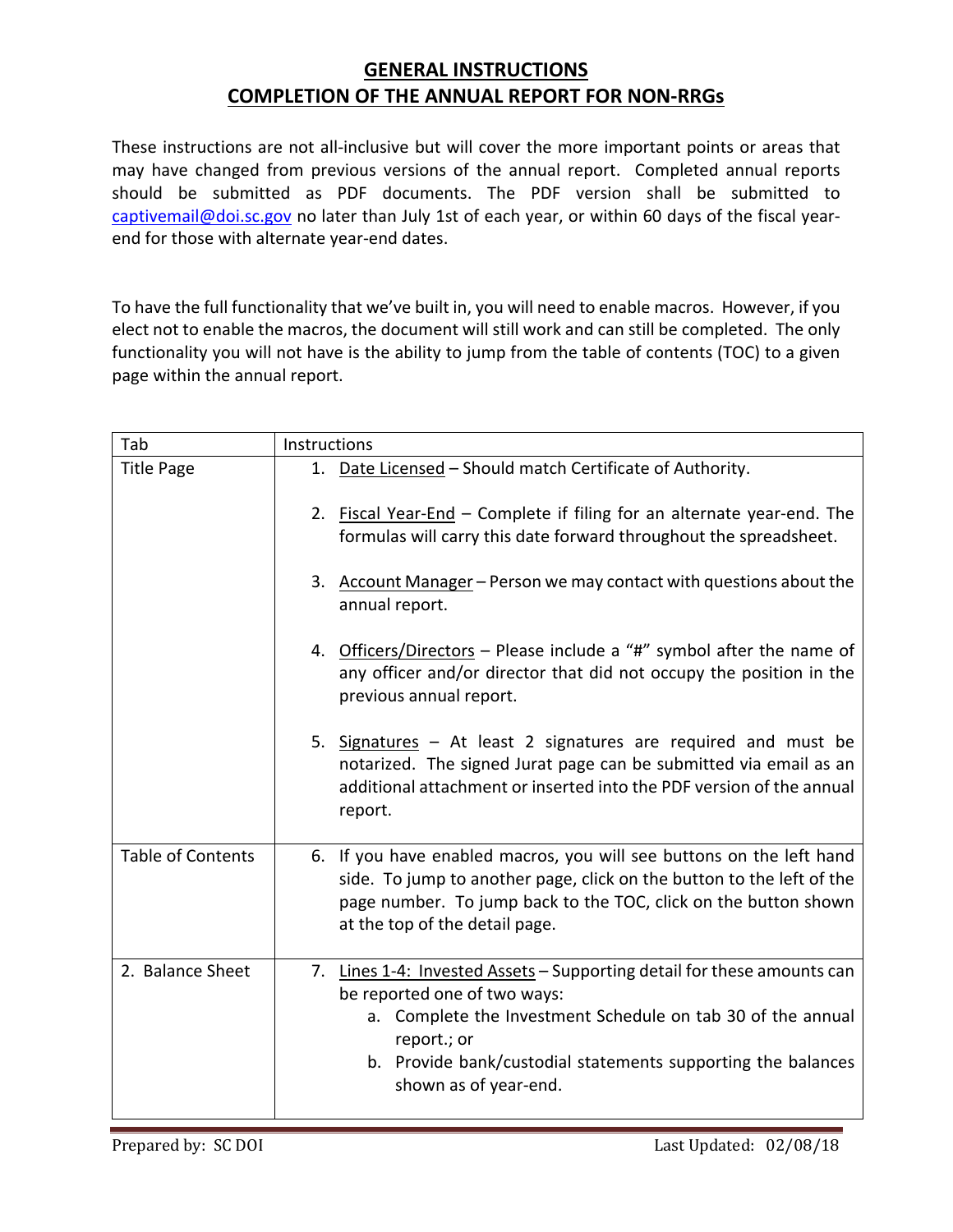|                                                  | 8. Line 16: Letters of Credit - Only include LOCs used to capitalize the<br>Do not include any LOCs used for reinsurance<br>company.<br>collateralization purposes.                                                                                                                                                                                                                        |
|--------------------------------------------------|--------------------------------------------------------------------------------------------------------------------------------------------------------------------------------------------------------------------------------------------------------------------------------------------------------------------------------------------------------------------------------------------|
|                                                  | 9. Other Assets and/or Other Liabilities - If additional write-ins are<br>needed, please provide a separate attached schedule and write "see<br>attached schedule."                                                                                                                                                                                                                        |
| 3. Stmt of Income                                | 10. Line 1: Net Premiums Written - The number entered here for the<br>current year must agree to the total shown at Page 5, column 6.                                                                                                                                                                                                                                                      |
| 5. Premium<br>Schedule                           | 11. PLEASE NOTE - Additional blank lines of business were added due to<br>increasing requests for additional space for non-traditional lines of<br>business. Please note that the names of any additional lines of<br>business will be carried forward throughout the remainder of the<br>spreadsheet.                                                                                     |
| 6. Reinsurance                                   | 12. PLEASE NOTE: The Reinsurance Schedule has changed significantly<br>from previous versions of the annual report. It now looks more like<br>Schedule F of the NAIC yellow blank. Supporting documentation<br>should be attached to the annual report when reinsurance<br>recoverables are secured by collateral.                                                                         |
| Tabs 7-8<br>Unpaid Loss/LAE &<br>Loss/LAE Pd/Inc | 13. These two tabs break out the Losses/LAE (Paid/Unpaid) by LOB. Data<br>can be entered into any cells that are not highlighted.                                                                                                                                                                                                                                                          |
| 9a. Summary NL &<br>LAE                          | 14. All items on this page will automatically accumulate based on what<br>you enter in at Tabs 10a - 18a (all the NL & LAE tabs).                                                                                                                                                                                                                                                          |
| 9b. Summary Loss<br>Development                  | 15. All items on this page will automatically accumulate based on the<br>totals accumulated at Tabs $10b - 18b$ (all the Loss Development<br>tabs).                                                                                                                                                                                                                                        |
| Loss Development<br>Tabs                         | 16. For each LOB, you will have an "a" tab (Triangles for Net Loss/LAE)<br>and a "b" tab (Loss Development triangle). These are arranged in the<br>same LOB order as shown on pages 5 and 7 of the Annual Report.<br>17. The "a" tabs will be used to complete the following triangles: Paid<br>Loss/LAE at End of Year ("EOY"), Outstanding Loss/LAE at EOY, and<br>IBNR Loss/LAE at EOY. |
|                                                  | 18. Incurred losses shall be assigned to the year in which the event<br>occurred that triggered coverage under the contract. Trigger dates<br>are as follows:                                                                                                                                                                                                                              |
|                                                  | Occurrence based policies - the date of accident;<br>Claims-made policies - the date of report<br>Tail Policies - policy issue date<br>Fidelity/Surety - discovery date<br>19. The "b" tabs only need to have the Earned Premium completed. Earned                                                                                                                                         |
|                                                  | premium shall be reported on a calendar year basis. All the other                                                                                                                                                                                                                                                                                                                          |